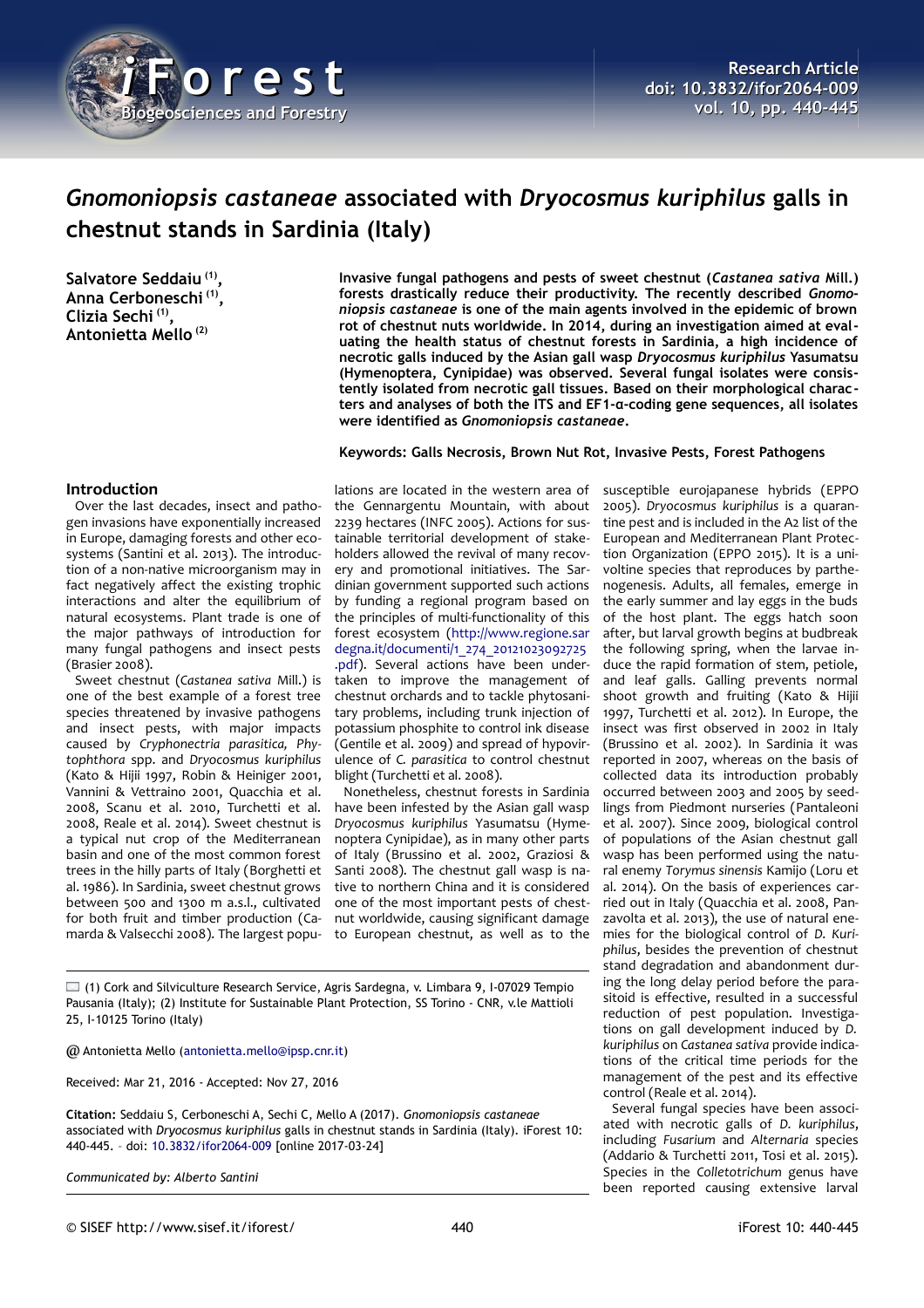mortality of *D. kuriphilus* (Gaffuri et al. 2015, Graziosi & Rieske 2015). Recently, necrosis on galls of *D. kuriphilus* and insect's death have been associated with a *Gnomoniopsis* sp. (Magro et al. 2010, Vannini et al. 2014).

The possibility of using these fungal species as biocontrol agents against *D. kuriphilus* and evaluating their impacts on plants and animals, is considered an alternative to natural enemies (Addario & Turchetti 2011, Tosi et al. 2015). However, the genus *Gnomoniopsis* is found as endophyte in healthy plants, but also behaves as pathogen infecting branches, leaves and chestnut fruits (Visentin et al. 2012, Maresi et al. 2013, Shuttleworth et al. 2013, Dennert et al. 2015, Pasche et al. 2016).

In 2014, during an investigation aimed at evaluating the health status of chestnut forests in Sardinia, galls with black lesions on the exterior and often with a slight depression were observed, suggesting a possible involvement of the above mentioned fungal pathogens.

The aim of this study was to isolate and identify the fungi associated with necrosis of *D. kuriphilus* galls in chestnut areas of Sardinia. To this end, the fungal species isolated from these galls were characterized using both morphological and molecular methods. The fungus most consistently isolated, *Gnomoniopsis castaneae*, was identified as the most likely agent of the necrosis associated with *D. kuriphilus* galls.

# **Materials and methods**

## *Study sites and sampling*

Chestnut stands were selected in spring 2015 in two villages, Aritzo and Belvì (Nuoro province) located in the Sardinian region of "Barbagia di Belvì", on the basis of the high presence of galls induced by *D. kuriphilus*. Two sites per village were selected [\(Tab. 1\)](#page-1-0) and for each site sampling was undertaken on five chestnut trees, including one central tree and the four most adjacent trees radially. For each tree, 10 symptomatic and 5 asymptomatic galls were collected at the end of June 2015 from both twigs and leaves. The samples were collected from random locations in each tree, bagged and labeled with an identification code and collection date, and stored in the laboratory at 4 °C for subsequent analysis.

# *Fungal isolation and DNA analysis*

A total of 200 symptomatic galls and 100 asymptomatic galls were surface sterilised by immersing each gall in 70% ethanol for 1 min. For symptomatic galls, portions of tissues from the margin of each necrotic lesion were placed onto PDA (Potato Dextrose Agar) and incubated in a growth dark chamber at 21 °C. Portions of tissues taken just under exterior tissues of asymptomatic galls were placed and incubated using the same conditions.

Representative samples of each growing colony were subcultured onto PDA for morphological and molecular identification. Cultures were stored at the Cork and Silviculture Research Department – Agris Sardegna.

For morphological identification, three replicates of each isolate on PDA were incubated at 23 °C in the dark for 20 days. Colony morphology was characterized by observing its form, margin, surface, growth and colour. Conidia were measured under an illuminated Carl Zeiss light microscope (Carl Zeiss, Standard RA 38, Germany) at 400× magnification. Standard deviation and length ratio were determined for conidia.

DNA was extracted from mycelium of colonies (Mello et al. 1999). The universal primers ITS1 and ITS4 (White et al. 1990), were used to amplify the ITS-1, 5.8S and ITS-2 regions of the nuclear rDNA. Primers EF1-728F and EF1-1199R (Walker et al. 2010) were used to amplify the EF1-α-coding gene. Successful amplifications were verified by gel electrophoresis at 90 V for 40 min with 1.5% agarose gel and 4 μl of SYBR Safe. PCR products were purified by Eurogold® Gel Extraction Kit (Euroclone, Pero, Milan, Italy) according to the manufacturer's instructions and sequenced by BMR Genomics Lab [\(http://www.bmr-genomic](http://www.bmr-genomics.it/) [s.it\)](http://www.bmr-genomics.it/). All sequences were identified by querying the GenBank database, using the nucleotide BLAST [\(https://blast.ncbi.nlm.](https://blast.ncbi.nlm.nih.gov/) [nih.gov\)](https://blast.ncbi.nlm.nih.gov/) search option (*blastn*), available through the National Center for Biotechnology Information and the UNITE online database [\(http://unite.ut.ee/index.php\)](https://unite.ut.ee/index.php). Sequence similarity was assessed by Multiple Sequence Alignments using the software Clustal Omega [\(http://www.clustal.org\)](http://www.clustal.org/). Sequences were deposited in GenBank. Accession numbers for ITS sequences are: LT593843 for isolate B1P1RS0; LT593844

<span id="page-1-0"></span>**Tab. 1** - Main data station of survey sites.

| <b>Site</b>          | Aritzo (A1)     | Aritzo (A2)    | Belvi (B1)      | Belvi (B2)      |
|----------------------|-----------------|----------------|-----------------|-----------------|
| Elevation (m a.s.l.) | 890             | 990            | 936             | 910             |
| Exposure             | North           | North-West     | North-East      | North-East      |
| Morphology           | Hill            | Hill           | Hill            | Hill            |
| Slope%               | 20              | 15             | 10              | 5               |
| Substrate            | <b>Schists</b>  | <b>Schists</b> | <b>Schists</b>  | <b>Schists</b>  |
| Crop                 | Chestnut-Hazel  | Chestnut-Hazel | Chestnut        | Chestnut        |
| Management           | Coppice         | High Forest    | High Forest     | High Forest     |
| Geographic           | 39°56' 57.87" N | 39°56′55.78″N  | 39°58′ 20.32″ N | 39°58′34.87″N   |
| Coordinates          | 09°11′23.21″ E  | 09°11′45.12″E  | 09°09′41.04″ E  | 09°09' 32.64" E |

tative of isolates A2P4GS0, B1P2GS0, B2P5GS0, A2P4GS0; LT593847 for isolate B2P2GS0; LT593846 as representative of isolates B2P1GS0, A1P2GA0, A2P3GS0, A1P5GS0, A2P5GS0, B2P5RS0, A1P1RS0. Accession number for EF1-α-coding gene sequences is: LT593848 as representative of isolates A1P1GS1, B1P1RS1, B2P5GS1, A1P2GA1, B1P2GS1.

for isolate A1P1GS0; LT593845 as represen-

Phylogenetic analyses were carried out using the software MEGA version 7 [\(http://](http://www.megasoftware.net/) [www.megasoftware.net\)](http://www.megasoftware.net/). Neighbour-joining trees were constructed using Kimura's two-parameter model (Kimura 1980) with 1000 bootstrap replicates, including sequences from other species retrieved from databases.

#### **Results and discussions**

We isolated mycelia cultures from 200 symptomatic galls and 100 asymptomatic galls in order to identify the fungi associated with necrosis. In 68% of symptomatic and 34% of asymptomatic galls collected, we observed all colonies with the same features: woolly and dense mycelium, colour variable from greyish to brown [\(Fig. 1\)](#page-2-0). Only from 1% of symptomatic galls, two different fungal agents were isolated (two colonies with the same aspect in one of the two galls and two colonies with another aspect from the other gall). In 12% of symptomatic and 56% of asymptomatic galls, no fungus was isolated. The 19% of symptomatic galls and 10% of asymptomatic galls resulted contaminated from bacteria. The colonies with the same features isolated from symptomatic and asymptomatic galls were regular in outline and developed in concentric circles. Orange and creamy drops of conidial growth appeared in concentric rings or scattered on the surface of older colonies. Conidia were hyaline, oval, obovoid, pyriform, or curved with an average size (n = 120) of 6.5 ± 0.58  $\mu$ m (SD) ×  $2.2 \pm 0.26$  μm (length  $\times$  width). On the basis of these morphological features, the fungus was identified as a *Gnomoniopsis* sp. This was confirmed by sequencing the ITS region from 13 isolates and the EF1-α locus from five isolates originated from symptomatic and asymptomatic galls. In order to check the genetic variability of the strains, a multiple sequence alignment was made. Sequence alignments of the ITS region (523 bp) and the EF1-α-coding gene (578 bp) showed 99.62% and 100% similarity, respectively, across all isolates, suggesting that they belong to the same species. Interestingly, an adenine deletion was shared by four of the isolates, which originated from both village locations. BLAST comparison of the 13 ITS sequences gave very high similarity with *G. smithogilvyi* (from 99% to 100%, 100% query coverage) and *G. castanea* (99%, but 94% query coverage) and comparison of the five EF1-α-coding gene sequences gave very high similarity (100%, 100% query coverage) with *G. smithogilvyi* and an unknown *Gnomoniopsis* species.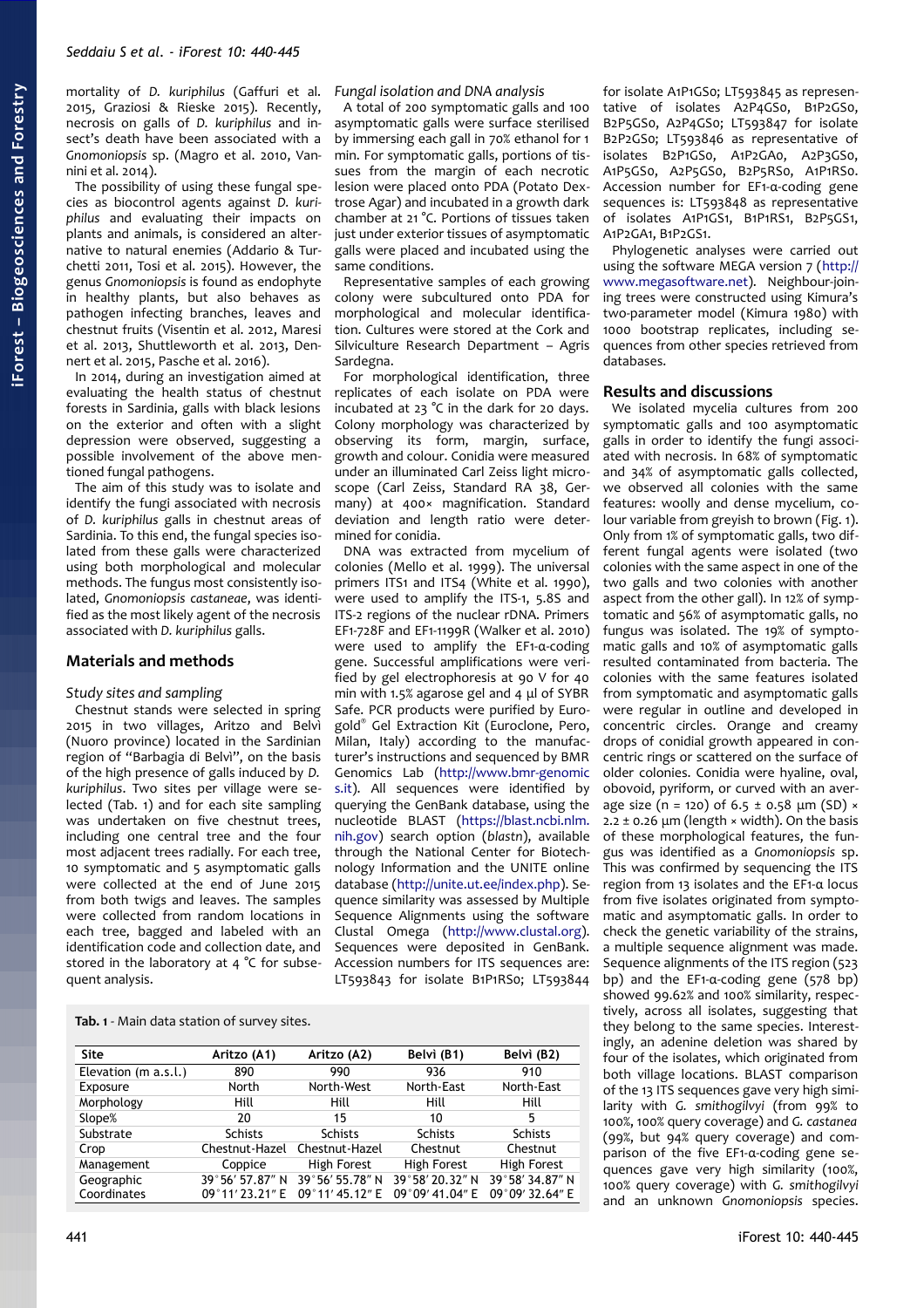

<span id="page-2-1"></span><span id="page-2-0"></span>**Fig. 1** - (a) Necrotic galls infested by *Gnomoniopsis castaneae*; (b) colony of *Gnomoniopsis castaneae* on PDA; (c) conidia drops; (d) conidia. Scale bars: 10 μm.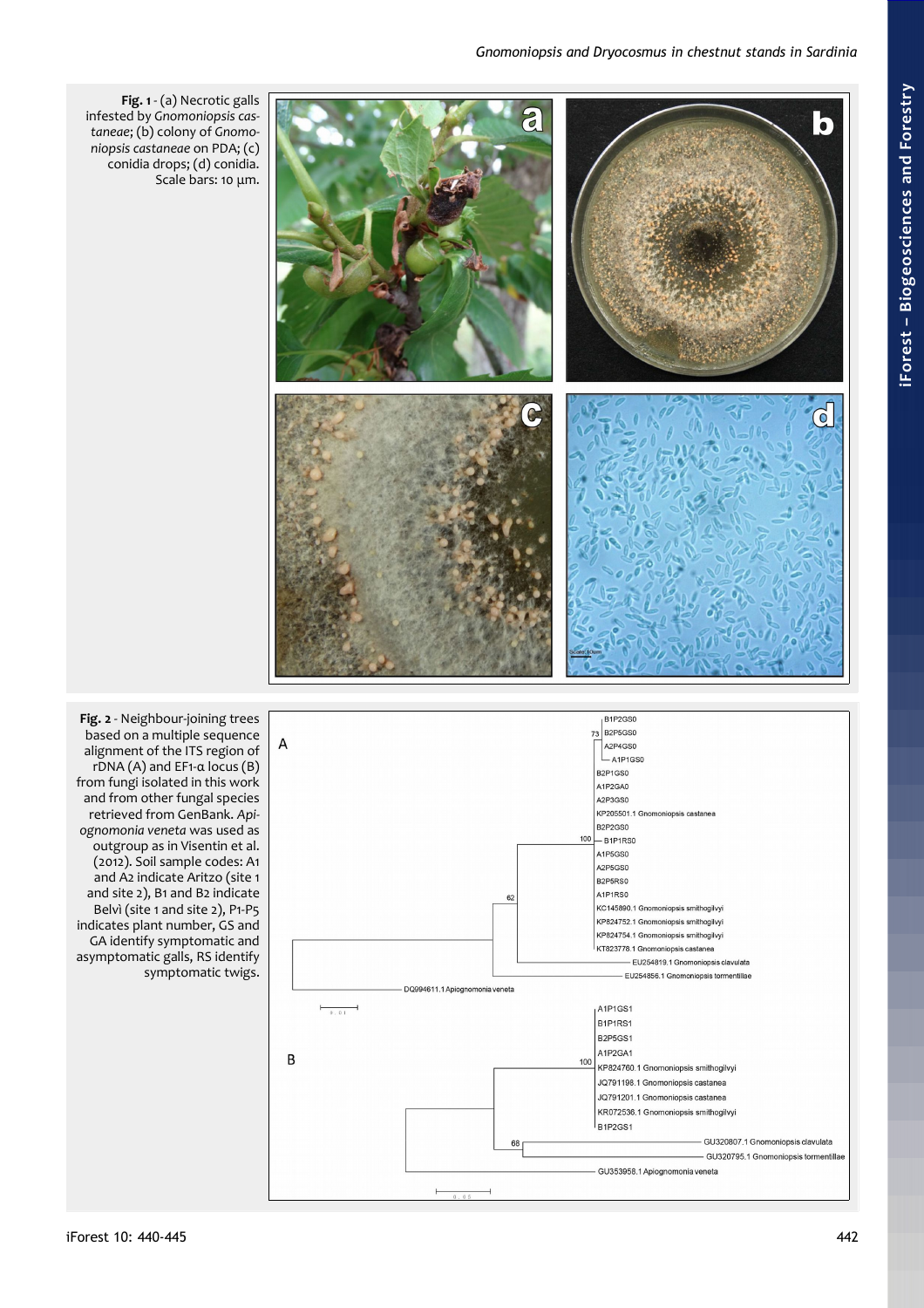In order to assign our sequences to a taxonomic species, a phylogenetic tree including sequences of *G. smithogilvyi* and *G. castanea,* in addition to sequences of two other species of *Gnomoniopsis* was built [\(Fig. 2\)](#page-2-1).

Results for both ITS and EF1-α showed that the fungus consistently isolated in this study clustered together with *G. smithogilvyi* and *G. castanea*, and separately from the other *Gnomoniopsis* species *G. clavulata* and *G. tormentillae.* In the ITS tree the four isolates sharing the same deletion clustered together with *G. smithogilvyi* and *G. castanea.* Since *G. smithogilvyi* and *G. castanea* are conspecific, as clearly stated by Meyer et al. (2015) and Shuttleworth et al. (2015), and given that Pasche et al. (2016) suggested using the name *G. smithogilvyi* as the agent of the chestnut shoots canker symptoms in *Castanea sativa*, we can conclude that the causal agent of the necrosis associated with *D. kuriphilus* galls in the chestnut areas located in the "Barbagia di Belvì" region of Sardinia is *G. smithogilvyi.* However, according to Tamietti (2016), since *G. castaneae* ("castanea") was described and published earlier than *G. smithogilvyi,* the legitimate name of the fungus is *G. castaneae* ("castanea"). For this reason hereafter we follow this rule to indicate the agent of the chestnut shoots canker symptoms in *Castanea sativa.*

The finding of *G. castaneae* on both symptomatic and asymptomatic galls suggests that this fungus may behave as both endophyte and pathogen. Endophytes are known to produce pathogenic lesions on cynipid galls and interact with gall-forming insects (Wilson 1995).

In this study, we started to evaluate whether chestnut gall necrosis can affect the vitality and emergence of *D. kuriphilus* and parasitoids, in Sardinia. The rates of living larvae (unidentified species) as well as pupae and adults of *D. kuriphilus*, recovered inside necrotic and asymptomatic galls, were statistically compared. In addition, some observations on adult emergence of *D. kuriphilus* and parasitoids from necrotic galls were conducted. Preliminary data showed no adverse effects of gall necrosis on insect vitality. However, the number of chestnut gall samples used so far for vitality test was too small and further more accurate surveys are required to obtain reliable results. In this context, Lione et al. (2016) reported a large number of living adults inhabiting galls colonized by *G. castaneae* and a large number of emerged *D. kuriphilus*, suggesting that an interaction between insect and fungus can occur during the insect development. By contrast, Vannini et al. (2016) reported a relevant mortality of gall wasp before the adult flight period, suggesting *G. castaneae* as one of the most efficient sources of natural biological control of *D. kuriphilus* in Europe. It should be considered that, the impact of endophytic fungi on gall wasp vitality is correlated with structural gall traits that

vary significantly according to geographic location and development phase (Cooper & Rieske 2010).

The two additional fungal agents we isolated were identified as *Fusarium lateritium* and *Cladosporium* sp. *Fusarium lateritium* is a plant pathogen, reported as the causal agent of nut gray necrosis on hazelnut (Vitale et al. 2011). Addario & Turchetti (2011) also isolated *Fusarium* from necrotic galls.

*Gnomoniopsis castaneae* has recently been reported in Sardinia as a weak pathogen on hazelnuts that grows in the same area of chestnut forests (Linaldeddu et al. 2016). According to Lione et al. (2016) the infestations of *D. kuriphilus* could have increased the pathogen spreading ability. On the basis of these works we propose two possible scenarios on the diffusion of *G. castanea* in Sardinia after its introduction: (i) it may be widespread from chestnut on the hazelnut without producing disease on this host; (ii) it was already present on hazelnut as weak pathogen and then has infested chestnut trees after gall wasp invasion. Considering that Sardinia chestnut forests are totally isolated from the Italian chestnut range, the relationship between host and pathogen could have different performances compared to the continental case. However, often the lack of data on host or pathogen diversity and biogeography makes it difficult to say whether a disease has been favored by changing environmental conditions and does not yield reliable conclusions on the host-pathogen relationship (Desprez-Loustau et al. 2016). Recently, problems never observed before on the quality of chestnut productions have been reported by the local population. Chestnut forests are very important for local economy because of both fruits and timber productions in rural areas of Sardinia. *G. castanea* is currently considered the main agent of nut rot (Visentin et al. 2012, Dennert et al. 2015, Lione et al. 2015). The presence of *G. castaneae* in Gennargentu Mountain ecosystems could, therefore, represent a danger in chestnut productions. Furthermore, since *Gnomoniopsis* spp. exist as endophytes in healthy host plants (Maresi et al. 2013, Dennert et al. 2015) and the European system of plant biosecurity is based principally on visual inspections for symptoms, it is difficult to detect pathogens in asymptomatic plants (Jung et al. 2016) and therefore, the risk of *G. castaneae* spreading with visually healthy host plants is very high.

This is the first investigation on presence of *G. castaneae* infecting chestnut cynipid galls in Sardinia. Future research is needed to deeper analyse the interaction between *D. kuriphilus* and *G. castaneae* and to understand how this fungus can affect the health status of Mediterranean chestnut ecosystems and then, the quality of their products. The availability of specific primers (Lione et al. 2015) will help to fast monitor the presence of *G. Castaneae* in these ecosystems.

# **Acknowledgements**

The authors would like to thank Sarah Green (Forest Research, Scotland) for her kindly help to English language editing. We thank Giuseppe Manconi, Giovanni Maria Mureddu and Giovanni Antonio Puliga for technical assistance. This research was funded by the Sardinian Regional Government's Department of Environmental Protection.

# **References**

- Addario E, Turchetti T (2011). Parasitic fungi on Dryocosmus kuriphilus in Castanea sativa necrotic galls. Bulletin of Insectology 64: 269- 273. [online] URL: [http://www.bulletinofinsec](http://www.bulletinofinsectology.org/pdfarticles/vol64-2011-269-273addario.pdf) [tology.org/pdfarticles/vol64-2011-269-273addar](http://www.bulletinofinsectology.org/pdfarticles/vol64-2011-269-273addario.pdf) [io.pdf](http://www.bulletinofinsectology.org/pdfarticles/vol64-2011-269-273addario.pdf)
- Borghetti M, Menozzi P, Vendramin GG, Giannini R (1986). Morphological variation in chestnut fruits (*Castanea sativa* Mill.) in Tuscany (Italy). Silvae Genetica 35: 124-128. [online] URL: [http://sites.google.com/site/marcoborghetti195](http://sites.google.com/site/marcoborghetti1958/Morphologicalvariation.pdf) [8/Morphologicalvariation.pdf](http://sites.google.com/site/marcoborghetti1958/Morphologicalvariation.pdf)
- Brasier CM (2008). The biosecurity threat to the UK and global environment from international trade in plants. Plant Pathology 57: 792-808. doi: [10.1111/j.1365-3059.2008.01886.x](http://dx.doi.org/10.1111/j.1365-3059.2008.01886.x)
- Brussino G, Bosio G, Baudino M, Giordano R, Ramello F, Melika G (2002). Pericoloso insetto esotico per il castagno europeo [A dangerous exotic insect threatening European chestnut]. Informatore Agrario 37: 59-61. [in Italian]
- Camarda I, Valsecchi F (2008). Alberi e arbusti spontanei della Sardegna [Trees and shrubs spontaneous of Sardinia]. Carlo Delfino Editore, Sassari, Italy, pp. 480. [in Italian]
- Cooper WR, Rieske LK (2010). Gall structure affects ecological associations of *Dryocosmus kuriphilus* (Hymenoptera: Cynipidae). Environmental Entomology 39: 787-797. - doi: [10.1603/](http://dx.doi.org/10.1603/EN09382) [EN09382](http://dx.doi.org/10.1603/EN09382)
- Dennert F, Broggini G, Gessler C, Storari M (2015). *Gnomoniopsis castanea* is the main chestnut nut rot agent in Switzerland. Phytopathologia Mediterranea 54: 41-53. [online] URL: [http://www.fupress.net/index.php/pm/art](http://www.fupress.net/index.php/pm/article/view/14712) [icle/view/14712](http://www.fupress.net/index.php/pm/article/view/14712)
- Desprez-Loustau ML, Aguayo J, Dutech C, Hayden KJ, Husson C, Jakushkin B, Marçais B, Piou D, Robin C, Vacher C (2016). An evolutionary ecology perspective to address forest pathology challenges of today and tomorrow. Annals of Forest Science 73: 45-67. - doi: [10.1007/s1359](http://dx.doi.org/10.1007/s13595-015-0487-4) [5-015-0487-4](http://dx.doi.org/10.1007/s13595-015-0487-4)
- EPPO (2005). Data sheets on quarantine pests: *Dryocosmus kuriphilus*. EPPO Bulletin 35: 422- 424. - doi: [10.1111/j.1365-2338.2005.00849.x](http://dx.doi.org/10.1111/j.1365-2338.2005.00849.x)
- EPPO (2015). EPPO database on quarantine pests. European and Mediterranean Plant Protection Organization, Web site. [online] URL: <http://www.eppo.int/QUARANTINE/listA2.htm>
- Gaffuri F, Maresi G, Pedrazzoli F, Longa CMO, Boriani M, Molinari M, Tantardini A (2015). *Colletotrichum acutatum* associated with *Dryocosmus kuriphilus* galls on *Castanea sativa*. Forest pathology 45: 169-171. - doi: [10.1111/efp.12178](http://dx.doi.org/10.1111/efp.12178)
- Gentile S, Valentino D, Tamietti G (2009). Control of ink disease by trunk injection of potassium phosphite. Journal of Plant Pathology 91: 565- 571. [online] URL: [http://www.jstor.org/stable/](http://www.jstor.org/stable/41998673)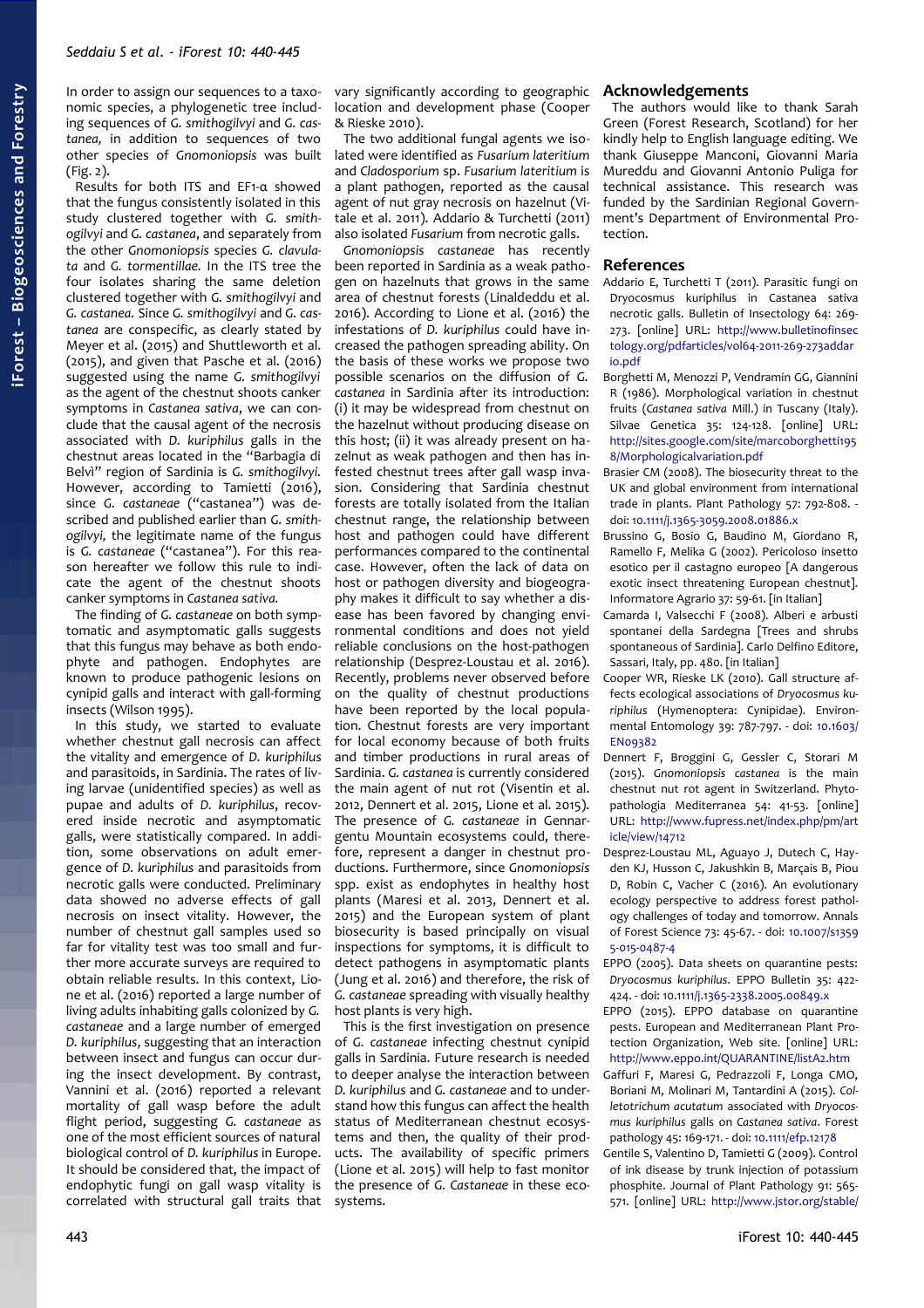## [41998673](http://www.jstor.org/stable/41998673)

- Graziosi I, Rieske LK (2015). A plant pathogen causes extensive mortality in an invasive insect herbivore. Agricultural and Forest Entomology 17: 366-374. - doi: [10.1111/afe.12116](http://dx.doi.org/10.1111/afe.12116)
- Graziosi I, Santi F (2008). Chestnut gall wasp (*Dryocosmus kuriphilus*): spreading in Italy and new records in Bologna province. Bulletin of Insectology 61: 343-348. [online] URL: [http://](http://www.researchgate.net/publication/237304768) [www.researchgate.net/publication/237304768](http://www.researchgate.net/publication/237304768)
- INFC (2005). Inventario Nazionale delle Foreste e dei Serbatoi Forestali di Carbonio [National Inventory of Forests and Forest Carbon Sinks]. Ministero delle Politiche Agricole Alimentari e Forestali, Ispettorato Generale - Corpo Forestale dello Stato, Rome, Italy, Consiglio per la Ricerca e Sperimentazione in Agricoltura Unità di ricerca per il Monitoraggio e la Pianificazione Forestale (CRA-MPF), Trento, Italy, Web site, [in Italian] [online] URL: [http://www.sian.it/](http://www.sian.it/inventarioforestale/jsp/01tabelle_superficie.jsp) [inventarioforestale/jsp/01tabelle\\_superficie.jsp](http://www.sian.it/inventarioforestale/jsp/01tabelle_superficie.jsp)
- Jung T, Orlikowski L, Henricot B, Abad-Campos P, Aday A.G, Aguín Casal O, Bakonyi J, Cacciola SO, Cech T, Chavarriaga D, Corcobado T, Cravador A, Decourcelle T, Denton G, Diamandis S, Dogmus-Lehtijärvi HT, Franceschini A, Ginetti B, Green S, Glavendekić M, Hantula J, Hartmann G, Herrero M, Ivic D, Horta Jung M, Lilja A, Keča N, Kramarets V, Lyubenova A, Machado H, Magnano di San Lio G, Mansilla Vázquez PJ, Marçais B, Matsiakh I, Milenkovic I, Moricca S, Nagy ZÁ, Nechwatal J, Olsson C, Oszako T, Pane A, Paplomatas EJ, Pintos Varela C, Prospero S, Rial Martínez C, Rigling D, Robin C, Rytkönen A, Sánchez ME, Sanz Ros AV, Scanu B, Schlenzig A, Schumacher J, Slavov S, Solla A, Sousa E, Stenlid J, Talgø V, Tomic Z, Tsopelas P, Vannini A, Vettraino AM, Wenneker M, Woodward S, Peréz-Sierra A (2016). Widespread *Phytophthora* infestations in European nurseries put forest, semi-natural and horticultural ecosystems at high risk of *Phytophthora* diseases. Forest Pathology 46: 134-163. - doi: [10.1111/efp.12239](http://dx.doi.org/10.1111/efp.12239)
- Kato K, Hijii N (1997). Effects of gall formation by *Dryocosmus kuriphilus* Yasumatsu (Hym., Cynipidae) on the grow of chestnut trees. Journal of Applied Entomology 121: 9-15. - doi: [10.1111/j.14](http://dx.doi.org/10.1111/j.1439-0418.1997.tb01363.x) [39-0418.1997.tb01363.x](http://dx.doi.org/10.1111/j.1439-0418.1997.tb01363.x)
- Kimura M (1980). A simple method for estimating evolutionary rate of base substitutions through comparative studies of nucleotide sequences. Journal of Molecular Evolution 16: doi: [10.1007/BF01731581](http://dx.doi.org/10.1007/BF01731581)
- Lione G, Giordano L, Sillo F, Gonthier P (2015). Testing and modelling the effects of climate on the incidence of the emergent nut rot agent of chestnut *Gnomoniopsis castanea*. Plant Pathology 64: 852-863 - doi: [10.1111/ppa.12319](http://dx.doi.org/10.1111/ppa.12319)
- Lione G, Giordano L, Ferracini C, Alma A, Gonthier P (2016). Testing ecological interactions between *Gnomoniopsis castaneae* and *Dryocosmus kuriphilus*. Acta Oecologica 77: 10-17 - doi: [10.1016/j.actao.2016.08.008](http://dx.doi.org/10.1016/j.actao.2016.08.008)
- Linaldeddu BT, Deidda A, Scanu B, Franceschini A, Alves A, Abdollahzadeh J, Phillips AJL (2016). Phylogeny, morphology and pathogenicity of Botryosphaeriaceae, Diatrypaceae and Gnomoniaceae associated with branch diseases of hazelnut in Sardinia (Italy). European Journal of Plant Pathology 146: 259-279. - doi: [10.1007/s106](http://dx.doi.org/10.1007/s10658-016-0912-z)

# [58-016-0912-z](http://dx.doi.org/10.1007/s10658-016-0912-z)

- Loru L, Cascone P, Fadda ML, Fois X, Guerrieri E, Pantaleoni RA (2014). *Dryocosmus kuriphilus* (Hymenoptera Cynipidae) in Sardegna. [*Dryocosmus kuriphilus* (Hymenoptera Cynipidae) in Sardinia]". In: Proceedings of the "XXIV Congresso Italiano di Entomologia". Orosei (Sardinia, Italy) 9-14 Jun 2014, pp. 132. [in Italian]
- Magro P, Speranza S, Stacchiotti M, Martignoni D, Paparatti B (2010). *Gnomoniopsis* associated with necrosis of leaves and chestnut galls induced by *Dryocosmus kuriphilus*. Plant Pathology 59 (6): 1171-1171. - doi: [10.1111/j.1365-3059.20](http://dx.doi.org/10.1111/j.1365-3059.2010.02336.x) [10.02336.x](http://dx.doi.org/10.1111/j.1365-3059.2010.02336.x)
- Maresi G, Oliveira Longa CM, Turchetti T (2013). Brown rot on nuts of *Castanea sativa* Mill: an emerging disease and its causal agent. iForest 6: 294-301. - doi: [10.3832/ifor0952-006](http://dx.doi.org/10.3832/ifor0952-006)
- Mello A, Garnero L, Bonfante P (1999). Specific PCR-primers as a reliable tool for the detection of white truffles in mycorrhizal roots. New Phytologist 141: 511-516. - doi: [10.1046/j.1469-8137.19](http://dx.doi.org/10.1046/j.1469-8137.1999.00356.x) [99.00356.x](http://dx.doi.org/10.1046/j.1469-8137.1999.00356.x)
- Meyer JB, Gallien L, Prospero S (2015). Interaction between two invasive organisms on the European chestnut: does the chestnut blight fungus benefit from the presence of the gall wasp? FEMS Microbiology Ecology 91 (11): fiv122. - doi: [10.1093/femsec/fiv122](http://dx.doi.org/10.1093/femsec/fiv122)
- Pantaleoni RA, Loru L, Sassu A, Loddo C (2007). Il cinipide del castagno in Sardegna: una nuova preoccupante presenza nella Barbagia di Belvì. [The chestnut gall wasp in Sardinia: a new disturbing presence in Barbagia di Belvì (Sardinia, Italy)]. Notiziario sulla protezione delle piante 21: 203-206. [in Italian]
- Panzavolta T, Bernardo U, Bracalini M, Cascone P, Croci F, Gebiola M, Iodice L, Tiberi R, Guerrieri E (2013). Native parasitoids associated with *Dryocosmus kuriphilus* in Tuscany, Italy. Bulletin of Insectology 66: 195-201. [online] URL: [http://](http://s3.amazonaws.com/academia.edu.documents/39396509/Bulletin_of_Insectology_2013_Panzavolta.pdf?AWSAccessKeyId=AKIAIWOWYYGZ2Y53UL3A&Expires=1490113954&Signature=s3kBUiCnR/2T/ZaEm9gMBjl+dCw=&response-content-disposition=inline;filename=Native_parasitoids_associated_with_Dryoc.pdf) [s3.amazonaws.com/academia.edu.documents/](http://s3.amazonaws.com/academia.edu.documents/39396509/Bulletin_of_Insectology_2013_Panzavolta.pdf?AWSAccessKeyId=AKIAIWOWYYGZ2Y53UL3A&Expires=1490113954&Signature=s3kBUiCnR/2T/ZaEm9gMBjl+dCw=&response-content-disposition=inline;filename=Native_parasitoids_associated_with_Dryoc.pdf) [39396509/](http://s3.amazonaws.com/academia.edu.documents/39396509/Bulletin_of_Insectology_2013_Panzavolta.pdf?AWSAccessKeyId=AKIAIWOWYYGZ2Y53UL3A&Expires=1490113954&Signature=s3kBUiCnR/2T/ZaEm9gMBjl+dCw=&response-content-disposition=inline;filename=Native_parasitoids_associated_with_Dryoc.pdf)
- Pasche S, Calmin G, Auderset G, Crovadore J, Pelleteret P, Mauch-Mani B, Barja F, Paul B, Jermini M, Lefort F (2016). *Gnomoniopsis smithogilvyi* causes chestnut canker symptoms in *Castanea sativa* shoots in Switzerland. Fungal Genetics and Biology 87: 9-21. - doi: [10.1016/j.](http://dx.doi.org/10.1016/j.fgb.2016.01.002) [fgb.2016.01.002](http://dx.doi.org/10.1016/j.fgb.2016.01.002)
- Quacchia A, Moryia S, Bosio G, Scapin I, Alma A (2008). Rearing, release and settlement prospect in Italy of *Torymus sinensis*, the biological control agent of the chestnut gall wasp *Dryocosmus kuriphilus*. BioControl 53 (6): 829-839. - doi: [10.1007/s10526-007-9139-4](http://dx.doi.org/10.1007/s10526-007-9139-4)
- Reale L, Tedeschini E, Rondoni G, Ricci C, Bin F, Frenguelli G, Ferranti F (2014). Histological investigation on gall development induced by a worldwide invasive pest, *Dryocosmus kuriphilus*, on *Castanea sativa*. Plant Biosystems 150: 35-42. - doi: [10.1080/11263504.2014.918058](http://dx.doi.org/10.1080/11263504.2014.918058)
- Robin C, Heiniger U (2001). Chestnut blight in Europe: diversity of *Cryphonectria parasitica*, hypovirulence, and biocontrol. Forest Snow and Landscape Research 76: 361-367. [online] URL: [http://www.wsl.ch/dienstleistungen/publikatio](http://www.wsl.ch/dienstleistungen/publikationen/pdf/4888.pdf) [nen/pdf/4888.pdf](http://www.wsl.ch/dienstleistungen/publikationen/pdf/4888.pdf)
- Santini A, Ghelardini L, De Pace C, Desprez-Loustau ML, Capretti P, Chandelier A, Cech T, Chira D, Diamandis S, Gaitniekis T, Hantula J, Holden-

rieder O, Jankovsky L, Jung T, Jurc D, Kirisits T, Kunca A, Lygis V, Malecka M, Marcais B, Schmitz S, Schumacher J, Solheim H, Solla A, Szabò I, Tsopelas P, Vannini A, Vettraino AM, Webber J, Woodward S, Stenlid J (2013). Biogeographical patterns and determinants of invasion by forest pathogens in Europe. New Phytologist 197 (1): 238-250. - doi: [10.1111/j.1469-](http://dx.doi.org/10.1111/j.1469-8137.2012.04364.x) [8137.2012.04364.x](http://dx.doi.org/10.1111/j.1469-8137.2012.04364.x)

- Scanu B, Linaldeddu BT, Franceschini A (2010). First report of *Phytophthora pseudosyringae* associated with ink disease of *Castanea sativa* in Italy. Plant Disease 94 (8): 1068. - doi: [10.1094/](http://dx.doi.org/10.1094/PDIS-94-8-1068B) [PDIS-94-8-1068B](http://dx.doi.org/10.1094/PDIS-94-8-1068B)
- Shuttleworth LA, Liew ECY, Guest DI (2013). Survey of the incidence of chestnut rot in southeastern Australia. Australasian Plant Pathology 42: 63-72. - doi: [10.1007/s13313-012-0170-2](http://dx.doi.org/10.1007/s13313-012-0170-2)
- Shuttleworth LA, Walker DM, Guest DI (2015). The chestnut pathogen *Gnomoniopsis smithogilvyi* (Gnomoniaceae, Diaporthales) and its synonyms. Mycotaxon 130: 929-940. - doi: [10.52](http://dx.doi.org/10.5248/130.929) [48/130.929](http://dx.doi.org/10.5248/130.929)
- Tamietti G (2016). On the fungal species *Gnomoniopsis castaneae* ("castanea") and its synonym *G. smithogilvyi*. Journal of Plant Pathology 98: 189-190.
- Tosi L, Beccari G, Rondoni G, Covarelli L, Ricci C (2015). Natural occurrence of *Fusarium proliferatum* on chestnut in Italy and its potential entomopathogenicity against the Asian chestnut gall wasp *Dryocosmus kuriphilus*. Journal of Pest Science 88: 369-381. - doi: [10.1007/s10340-](http://dx.doi.org/10.1007/s10340-014-0624-0) [014-0624-0](http://dx.doi.org/10.1007/s10340-014-0624-0)
- Turchetti T, Ferretti F, Maresi G (2008). Natural spread of *Cryphonectria parasitica* and persistence of hypovirulence in three Italian coppiced chestnut stands. Forest Pathology 38: 227-243. - doi: [10.1111/j.1439-0329.2008.00557.x](http://dx.doi.org/10.1111/j.1439-0329.2008.00557.x)
- Turchetti T, Pennacchio F, D'Acqui L, Maresi G, Pedrazzoli F (2012). Interventi per la gestione dei castagneti invasi dal cinipide [Practices to manage chestnut orchards infested by the Chinese gall wasp]. Forest@ 9: 227-235. [in Italian] - doi: [10.3832/efor0701-009](http://dx.doi.org/10.3832/efor0701-009)
- Vannini A, Vettraino AM (2001). Ink disease in chestnuts: impact on the European chestnut. Forest Snow and Landscape Research 76: 345- 350. [online] URL: [http://www.wsl.ch/dienstleis](http://www.wsl.ch/dienstleistungen/publikationen/pdf/4859.pdf) [tungen/publikationen/pdf/4859.pdf](http://www.wsl.ch/dienstleistungen/publikationen/pdf/4859.pdf)
- Vannini A, Martignoni D, Bruni N, Tomassini A, Aleandri MP, Vettraino AM, Caccia R, Speranza S, Paparatti B (2014). New notes on the biology of the chestnut fungus *Gnomoniopsis* sp. and its possible use as a biocontrol agent of oriental chestnut gall wasp. Acta Horticulturae (ISHS) 1019: 235-238. - doi: [10.17660/ActaHortic.](http://dx.doi.org/10.17660/ActaHortic.2014.1019.35) [2014.1019.35](http://dx.doi.org/10.17660/ActaHortic.2014.1019.35)
- Vannini A, Vettraino AM, Martignoni D, Morales Rodriguez C, Contarini M, Caccia R, Paparatti B, Speranza S (2016). Does *Gnomoniopsis castanea* contribute to the natural biological control of chestnut gall wasp? Fungal Biology 121 (1): 44- 52. - doi: [10.1016/j.funbio.2016.08.013](http://dx.doi.org/10.1016/j.funbio.2016.08.013)
- Visentin I, Gentile S, Valentino D, Gonthier P, Tamietti G, Cardinale F (2012). *Gnomoniopsis castanea* sp. nov. (Gnomoniaceae, Diaporthales) as a causal agent of nut rot in sweet chestnut. Journal of Plant Pathology 94: 411-419. - doi: [10.4454/JPP.FA.2012.045](http://dx.doi.org/10.4454/JPP.FA.2012.045)

Vitale S, Santori A, Wajnberg E, Castagnone-